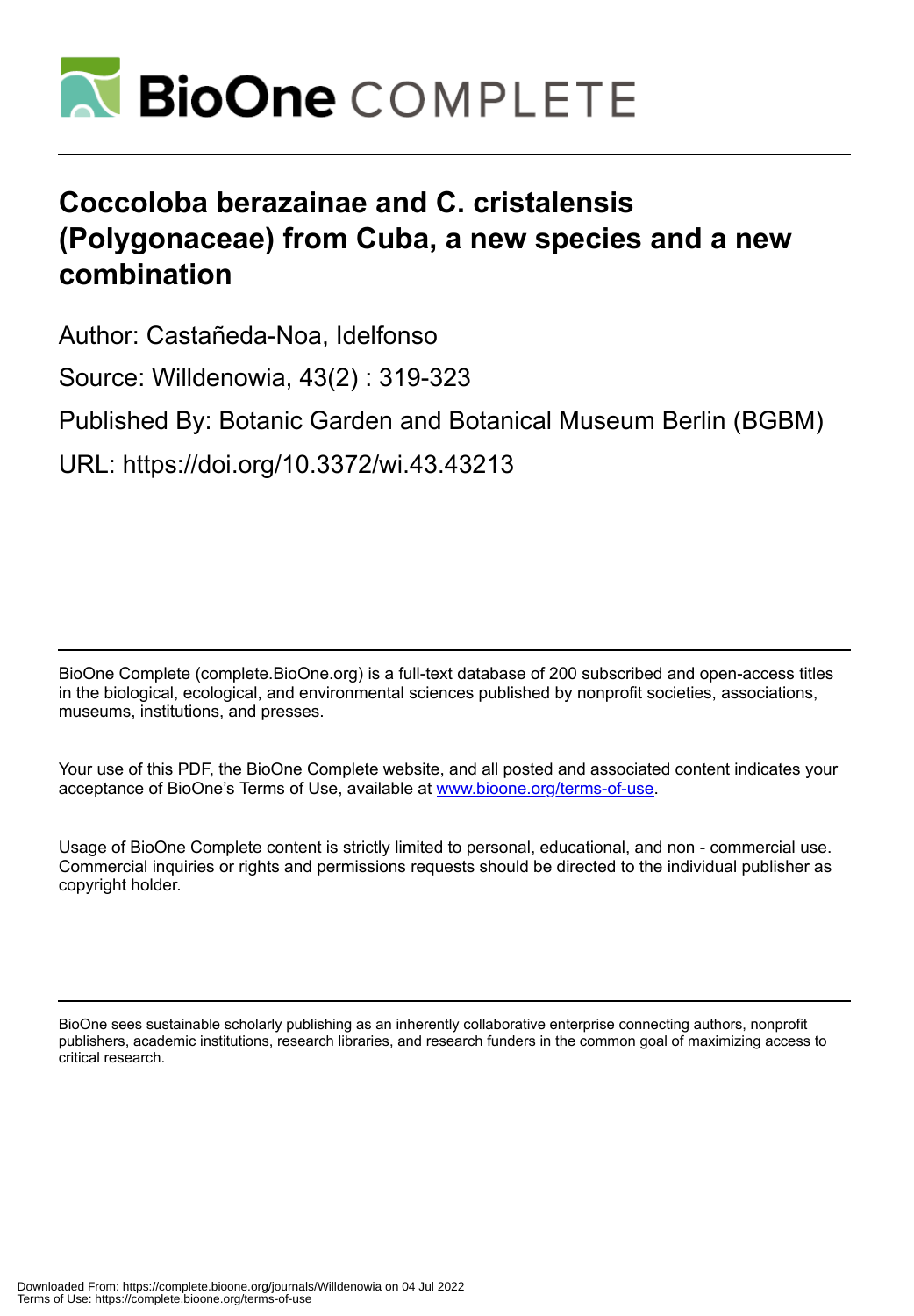Novitiae florae cubensis No. 43

#### IDELFONSO CASTAÑEDA-NOA1

# *Coccoloba berazainae* **and** *C. cristalensis* **(***Polygonaceae***) from Cuba, a new species and a new combination**

#### **Abstract**

Castañeda-Noa I.: *Coccoloba berazainae* and *C. cristalensis* (*Polygonaceae*) from Cuba, a new species and a new combination [Novitiae florae cubensis 43] – Willdenowia 43: 319–323. December 2013. – ISSN 0511-9618; © 2013 BGBM Berlin-Dahlem.

Stable URL: http://dx.doi.org/10.3372/wi.43.43213

*Coccoloba berazainae*, a new species from E Cuba, is described, illustrated and compared with another Cuban endemic species, *C. acuna*. The status of *C. nervosa* subsp. *cristalensis*, also endemic to E Cuba, is discussed. It is compared with typical *C. nervosa*, raised in rank, and treated as a separate species, *C. cristalensis*.

Additional key words: taxonomy, *Coccoloba acuna*, *C. nervosa*, endemism, West Indies, endangered, vulnerable

## **Introduction**

The genus *Coccoloba* P. Browne is very diverse in the Neotropics, where 120 species occur (Brandbyge 1993; Mabberley 2008). It is found from Bermuda and Florida through the West Indies, Mexico and Central America to South America, with a large number of species in the Amazon basin.

In the West Indies, *Coccoloba* shows considerable diversity with a high level of endemism (Stohr 1983): Cuba, with 34 species (25 endemic), and Hispaniola, with 29 species (16 endemic), constitute the two main evolutionary centres in the Caribbean. These two islands have only four endemic species in common: *C. costata* C. Wright, *C. krugii* Lindau, *C. leonardii* R. A Howard and *C. wrightii* Lindau; plus four widely distributed ones: *C. diversifolia* Jacq., *C. swartzii* Meisn., *C. uvifera* (L.) L. and *C. venosa* L. (Howard 1949, 1957a, b, 1958; Alain 1983; Castañeda-Noa 2012).

In the context of a revision of *Coccoloba* for the *Flora de la República de Cuba* project, the author has carried out extensive field work and herbarium studies. In this paper, *Coccoloba berazainae* is described as a new species and *C. cristalensis* is recognized as a species different from *C. nervosa* Alain, within which it used to be classified as *C. nervosa* subsp. *cristalensis*.

# **Results and Discussion**

#### *Coccoloba berazainae* I. Castañeda, **sp. nov.**

Holotype: Cuba, Holguín province, Moa municipality, "Concesión minera Santa Teresita" al este de Yamanigüey, pinares y charrascales, 31 Mar 2011, *Borsch & al. 4624* (ULV!; isotypes: B!, HAJB!, ULV!) – Fig. 1.

*Diagnosis* — *Coccoloba berazainae* differs from *C. acuna* R. A. Howard (locally endemic to Cuba: Holguín

<sup>1</sup> Centro de Estudios Jardín Botánico de Villa Clara, Facultad de Ciencias Agropecuarias, Universidad Central "Marta Abreu" de Las Villas, Carretera a Camajuaní km 5.5, Santa Clara, Cuba; e-mail: idelfonsocn@uclv.edu.cu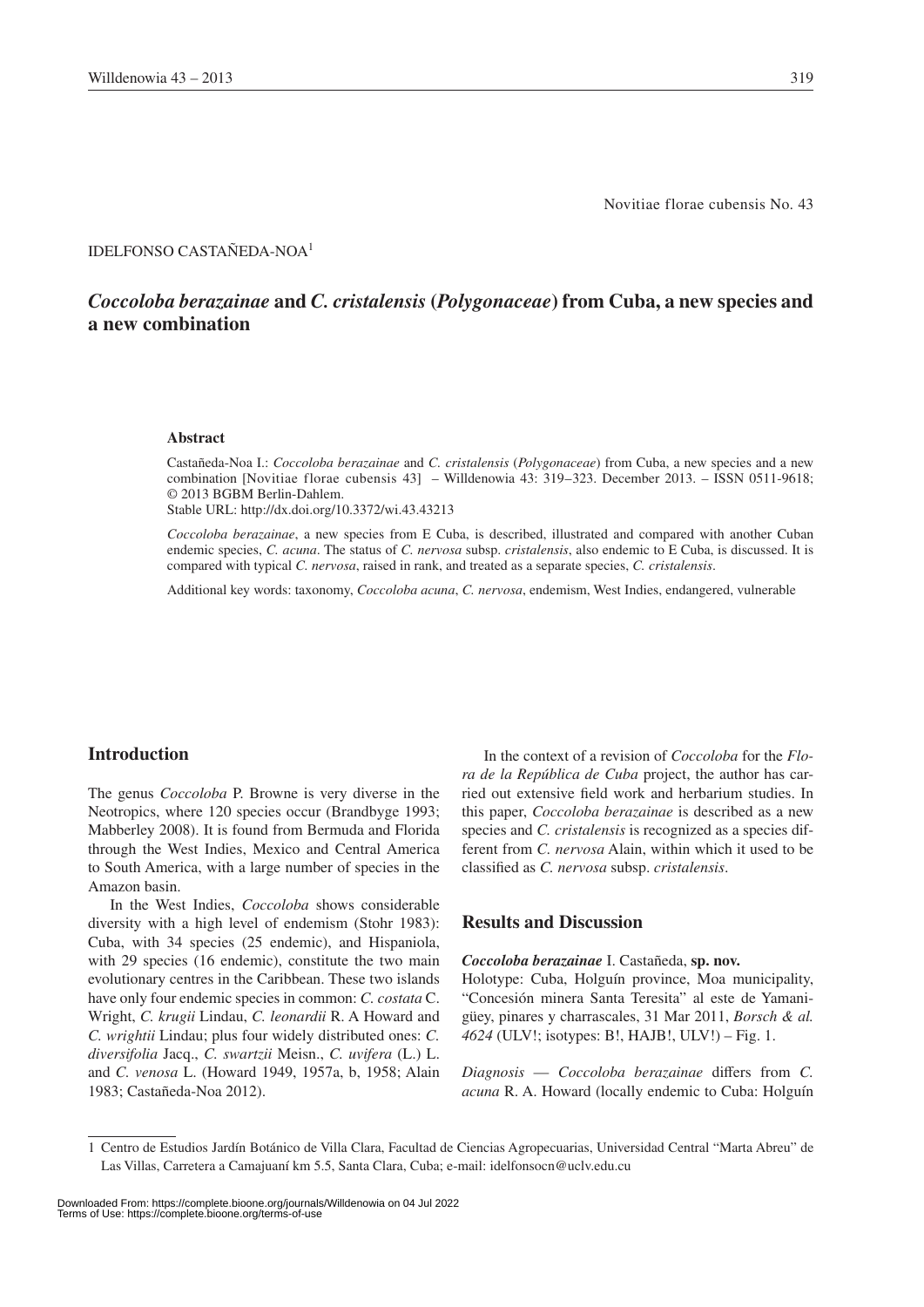

Fig. 1. *Coccoloba berazainae* – photograph of the holotype specimen at ULV.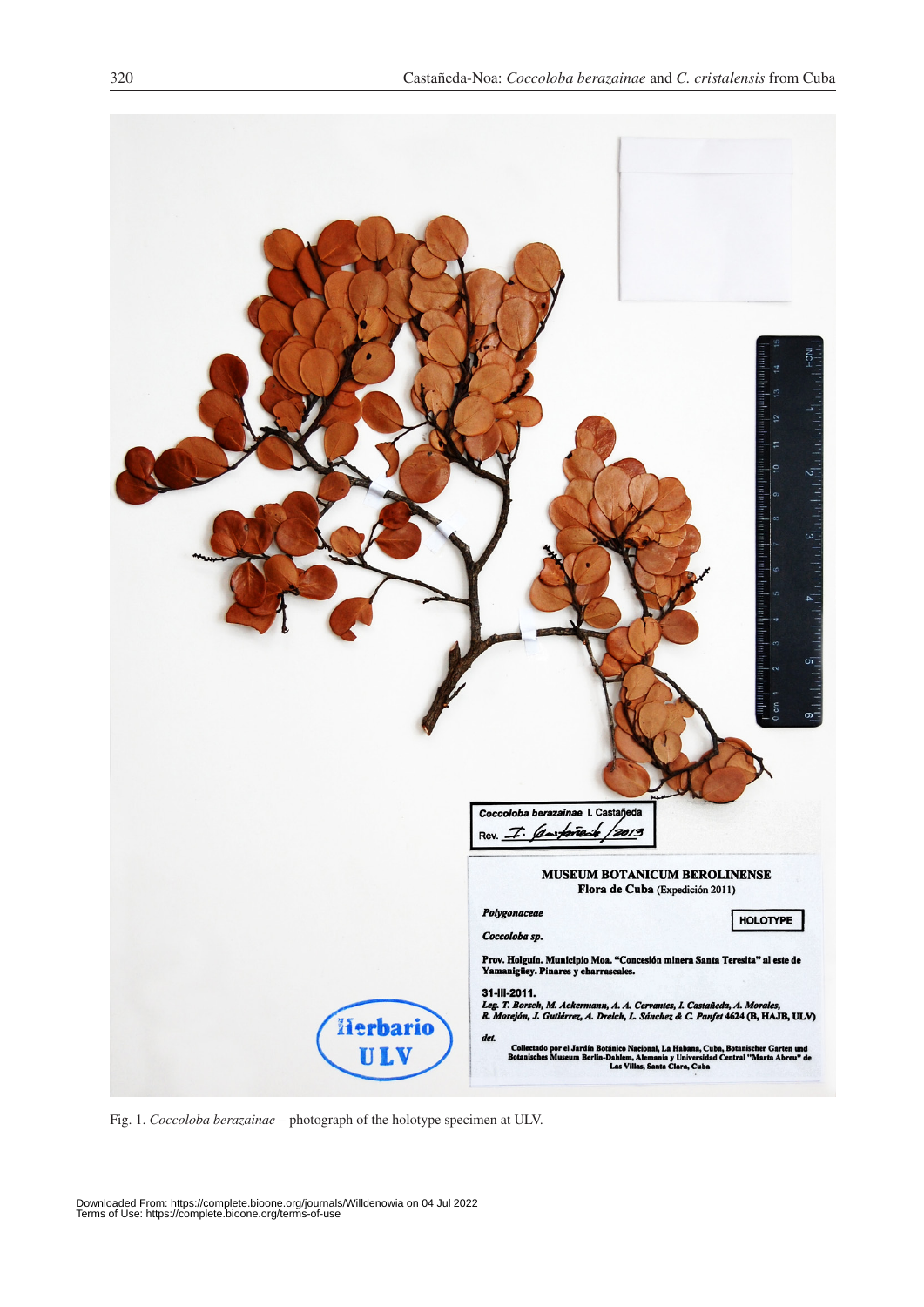province: Moa municipality: Playa La Vaca and Cerro de Miraflores) in having the leaf blade orbicular or ellipticobovate to obovate (vs. orbicular or broadly elliptic in *C. acuna*), with lower surface glabrous or scarcely puberulent along veins (vs. densely puberulent), and margin slightly revolute or flat (vs. coarsely revolute); the inflorescence axis, bracts, and ochreolae glabrous (vs. puberulent); and the fruiting perianth lobes appressed to the achene apex (vs. forming a crown around the achene apex) and glabrous (vs. puberulent).

*Description* — *Shrubs* densely branched, 1–2 m tall. *Brachyblasts* often geniculate, puberulent when young, with swollen nodes. *Ochreae* cylindric, longitudinally split opposite to petiole, 2–3 mm long, membranous, puberulent, apex oblique. *Leaf petiole* inserted at base of ochrea, (2–)3.5(–4) mm long, puberulent; *leaf blade* orbicular or elliptic-obovate to obovate,  $(0.8-1)1-1.8(-2.5)$  $\times$  (0.6–)0.8–1(–1.5) cm, coriaceous, lower surface glabrous or scarcely puberulent along veins, upper surface smooth and often shining, base cuneate, margin slightly revolute or flat, apex rounded to truncate; midrib and primary veins slightly raised on lower surface, impressed on upper surface, primary veins in 3 or 4 pairs, straight, bifurcating close to margin to form an intramarginal vein; secondary venation reticulate, obscure. *Inflorescence* terminal, (1.5–)2–3 cm long; axis striate, glabrous; *bracts* and *ochreolae* ovate, less than 1 mm long, membranous, glabrous, persistent. *Flowers* greenish white; *staminate flowers* solitary at each node, *pedicel* to 1 mm long, *stamens* 0.5–1 mm long; *pistillate flowers* not seen. *Achene* ovoid, c.  $3 \times 2.6$  mm, apex obtuse; fruiting perianth lobes appressed to achene apex, glabrous.

*Phenology* — *Coccoloba berazainae* flowers from February to March and bears fruit from March to April.

*Distribution and ecology* — *Coccoloba berazainae* is known only from a small area in E Cuba, in Holguín and Guantánamo provinces, growing in xerophytic thorny scrub on serpentine, between 100 and 200 m above sea level.

*Conservation status* — *Coccoloba berazainae* is a rare plant. It must be assessed as Endangered, EN B2ac(iii), according to the Red List categories and criteria of the IUCN (2012). So far, the species is documented from few localities, where it is infrequent. The overall extent of occurrence is less than 100 km2 .

*Etymology* — The epithet honours Rosalina Berazaín Iturralde, professor and distinguished researcher of Cuba's flora and vegetation.

*Additional specimen seen (paratypes)* — Cuba: Holguín Province, Moa municipality: "charrascales al este de Yamanigüey", *Bisse & Köhler HFC 6021*; *Noa* 

*& al*. 3802 (ULV); "charrascos al este de Yamanigüey, entronque de Mina Potosí y río Jiguaní", *Bisse & al. HFC 44290* (B, HAJB, JE); "charrascales cerca de Yamanigüey", *Bisse HFC 15223* (HAJB, JE). – Guantánamo Province: Baracoa municipality: "charrascales entre Taco Bay y Yamanigüey, concesión minera Santa Teresita", *Borsch & al. 4624* (B, HAJB, ULV); "charrascos entre Nibujón y Taco Bay", *Álvarez & al.* HFC *55624* (B, HAJB, JE); "charrascos al oeste de Nibujón", *Claro & Gutiérrez* HFC *25880* (HAJB); "charrascales cerca de la desembocadura del arroyo Maguana", *Bisse & Köhler* HFC *5632* (B, HAJB, JE); "Báez, charrascos serpentinosos cerca del arroyo Maguana" *Bisse & al*. *HFC 33882*  (B, HAJB, JE).

*Coccoloba cristalensis* (Alain) I. Castañeda, **comb. & stat. nov.** ≡ *Coccoloba nervosa* var. *cristalensis* Alain in Mem. Soc. Cub. Hist. Nat. "Felipe Poey" 24: 113 1960 ≡ *Coccoloba nervosa* subsp. *cristalensis* (Alain) Borhidi in Bot. Közlem. 58: 176. 1971. – Holotype: Cuba, Holguín province, "Sierra de Cristal, en charrascos", 2–7 Apr 1956, *Alain, Acuña* & *López Figueiras 5691* (HAC!; isotypes: HAC!, NY 73595!).

*Description* — Shrubs densely branched, 1–2 m tall. *Brachyblasts* terete, rusty-puberulent when young, with slightly swollen nodes. *Ochreae* cylindric, longitudinally split opposite to petiole, 3–3.6 mm long, membranous, puberulent, apex oblique. *Leaf petiole* inserted at base of ochrea, 1.8–2 mm long, puberulent; *leaf blade* brown and shining on lower surface, dark brown and shining on upper surface, obovate, broadly elliptic-obovate or orbicular,  $(1.2-)1.4-1.6(-1.8) \times (0.8-)1-1.4(-1.6)$  cm, coriaceous, lower surface densely glandular punctate, base broadly or narrowly cuneate, not oblique, margin entire, revolute, apex obtuse or rounded to truncate; midrib and primary veins slightly raised on both surfaces; primary veins in 3 or 4(or 5) pairs, straight, bifurcating close to margin to form an intramarginal vein; secondary venation laxly reticulate. *Inflorescence* terminal, spiciform,  $(0.8-11-1.4(-1.6)$  cm long, not exceeding leaves; axis striate; *bracts* ovate, c. 1 mm long, membranous; *ochreolae* obovate, c. 1.5 mm long, membranous, persistent; inflorescence axis, bracts, and ochreolae rusty-puberulent. *Flowers* solitary at each node, greenish white; *pedicel* c. 1 mm long; *stamens* 1.8–2 mm long; *pistillate flowers* with c. 1 mm long hypanthium and c. 2 mm long style. *Achene* ovate, 5(–6) × c. 4 mm, apex acute; fruiting perianth lobes glabrous forming a conspicuous crown around achene apex.

*Phenology* — *Coccoloba cristalensis* flowers from February to April and bears fruit from March to June.

*Distribution and ecology* — *Coccoloba cristalensis* is endemic to E Cuba, where it grows in thorny scrub on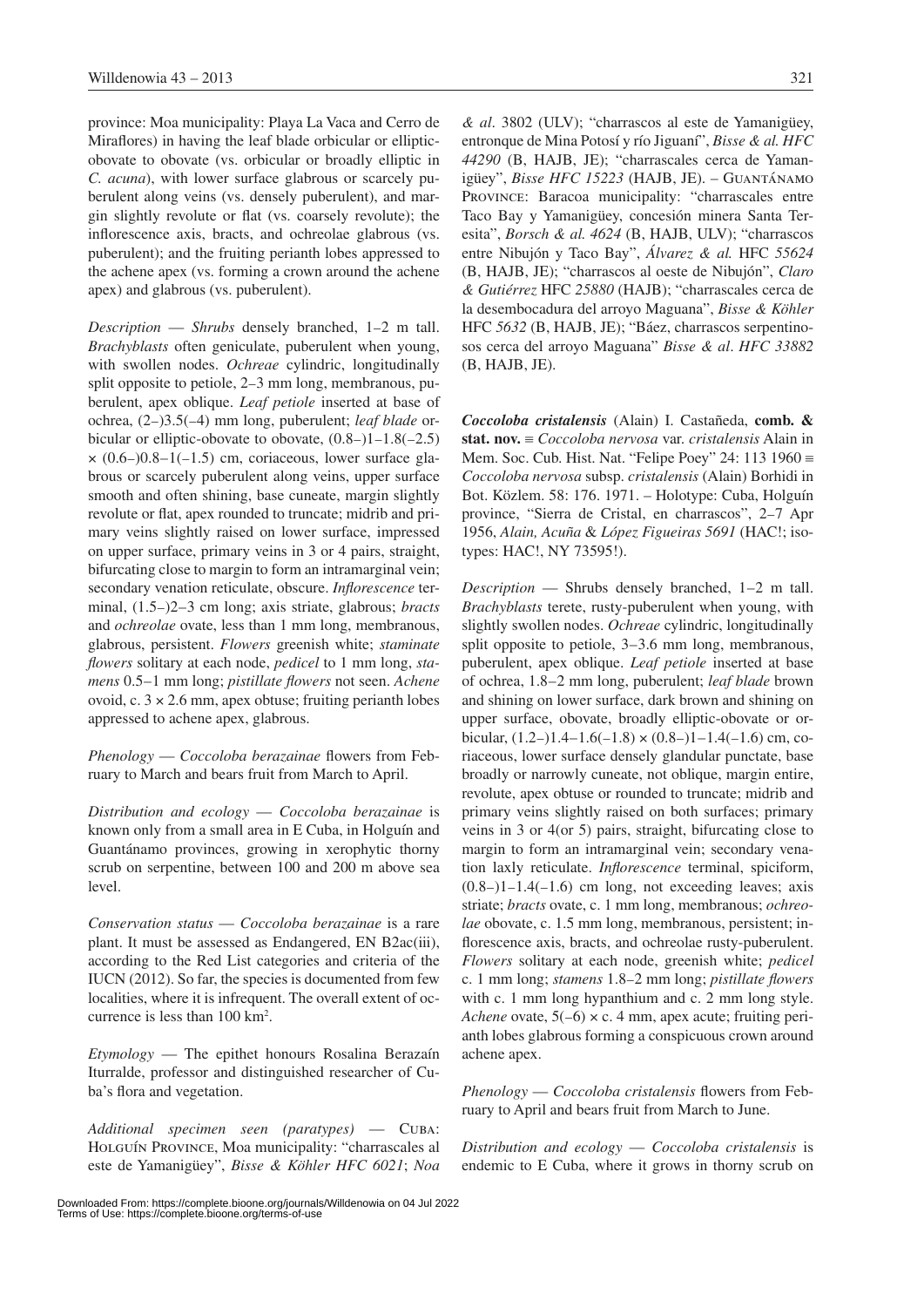

Fig. 2. Specimen portions, showing leaves and inflorescences – A: *Coccoloba cristalensis*, *Areces & al. HFC 30517* (HAJB); B: *C. nervosa*, *López Figueiras 2860* (HAC).

serpentine, between (100–)300 and 400(–1235) m above sea level.

*Conservation status* — *Coccoloba cristalensis* is considered a rare species. It must be assessed as Vulnerable, VU B2ab(iii,iv), according to the Red List categories and criteria of the IUCN (2012) So far, the species is documented from few localities and the overall extent of occurrence is less than 2000 km2 .

*Remarks* — *Coccoloba nervosa* var. *cristalensis* was described by Alain (1960) based on a single specimen collected by Alain & al. in the Sierra de Cristal, Holguín province. It was said to differ from *C. nervosa* var. *nervosa*, which is also endemic to E Cuba (Holguín, Santiago de Cuba and Guantánamo provinces), in the orbicular leaf blade measuring c.  $1 \times 1.8$  cm, rounded to truncate at the base, and in the glabrous ochreolae up to 1 mm long. Borhidi (1971), later raised it to the rank of subspecies. The scant herbarium material available to Alain, and the incompletely developed inflorescences of the holotype, caused Alain (1960) to describe *C. nervosa* var. *nervosa* as having very small, c. 1 cm long racemes; but in a note added at the end he stated that the specimen *López Figueiras 2860* (HAC; see Fig. 2B), also belonging to *C. nervosa* var. *nervosa*, presents up to 3 cm long immature inflorescences and up to 1.5 mm long fruiting pedicels. In all fertile herbarium material of *C. nervosa*, we found  $(2.5-)3-3.5(-4)$  cm long racemiform inflorescences in the form of a simple thyrse; bracts ovate, to 1 mm long, membranous, puberulent; ochreolae to 1.5 mm long, membranous, puberulent, persistent; and pedicels c. 2 mm long in flower, 2–3 mm long in fruit (Table 1, Fig. 2). The opportunity to study type material for both taxa and further relevant material from various herbaria consulted (A, B, HAC, HAJB, JE, NY, ULV) allowed us to ascertain that the two taxa, compared in Table 1 and Fig. 2, deserve to be treated as different species.

*Additional specimens seen* — Cuba: Santiago de Cuba Province: Segundo Frente municipality: Mayarí Arriba, "Sierra del Cristal, región superior del macizo central", *Areces & al. HFC* 30517 (B, HAJB, JE); "charrascal en la falda sur de los Pinares de Mícara", *Areces & al. HFC*  30649 (B, HAJB, JE); "falda sur de Sierra de Mícara, *Bisse* 15986 (JE). Holguín province: "Sierra de Nipe,

Table 1. Comparison of characters of *Coccoloba nervosa* and *C. cristalensis*.

| <b>Character</b>                               | Coccoloba nervosa                                              | Coccoloba cristalensis                                              |
|------------------------------------------------|----------------------------------------------------------------|---------------------------------------------------------------------|
| Petiole length                                 | $3.4 - 5$ mm                                                   | $1.8 - 2$ mm                                                        |
| Leaf blade shape                               | elliptic to elliptic-obovate, base<br>usually slightly oblique | obovate, broadly elliptic-obovate or<br>orbicular, base not oblique |
| Leaf blade primary veins                       | 4–7 pairs, densely branched                                    | 3 or 4(or 5) pairs, laxly branched                                  |
| Leaf blade lower surface secondary<br>venation | slightly raised                                                | not evident                                                         |
| Leaf blade upper surface secondary<br>venation | conspicuous and densely reticulate                             | laxly reticulate                                                    |
| Inflorescence                                  | racemiform, exceeding leaves                                   | spiciform, not exceeding leaves                                     |
| Flowering pedicel length                       | c. 2 mm, exceeding ochreolae.                                  | c. 1 mm, shorter than ochreolae                                     |

Downloaded From: https://complete.bioone.org/journals/Willdenowia on 04 Jul 2022 Terms of Use: https://complete.bioone.org/terms-of-use